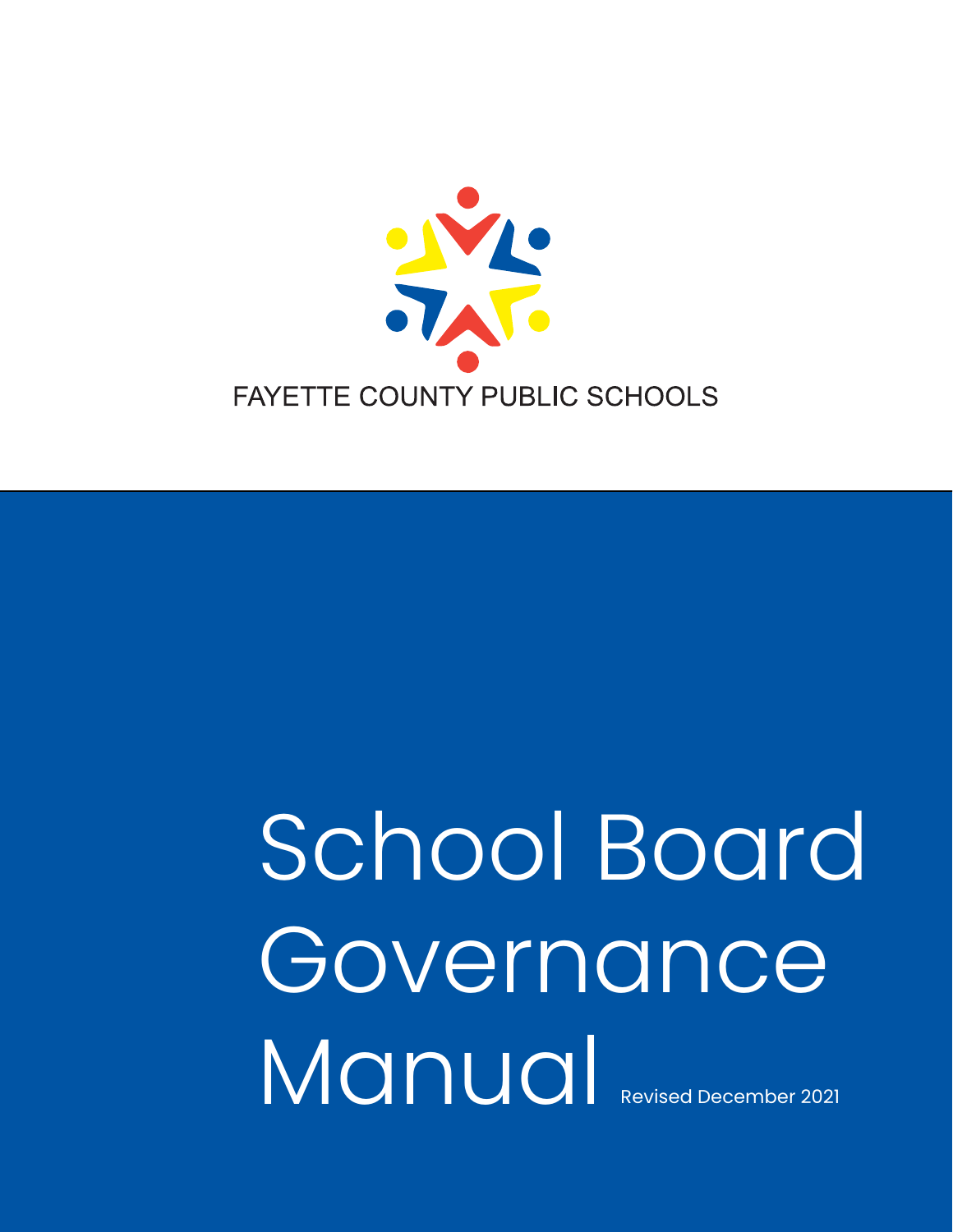## Purpose of this Manual

Highly effective Boards operate as a cohesive team. The Board recognizes its important role and function as well as its broad responsibility on behalf of our children, staff, and families. To that end the Board has determined to formalize its framework for effectively operating as a governing unit.

The framework establishes the basis for operational norms agreed upon by the full team (Board of Education members and the Superintendent). In adopting this manual as part of formal board action in an open meeting, team members in their respective roles agree to adhere to the framework as they fulfill their covenant to reasonably do all in their power to achieve the district mission and advocate for our public schools and the children they serve.

With this understanding, the Fayette County Board of Education hereby adopts this Governance Manual to provide cogent guidance and consistent support for the internal operations of the Board. It outlines the manner and spirit it will utilize to fulfill its statutory role. The manual's foundation is one of building and sustaining a mutually respectful, positive culture of excellence, equity and educational effectiveness.

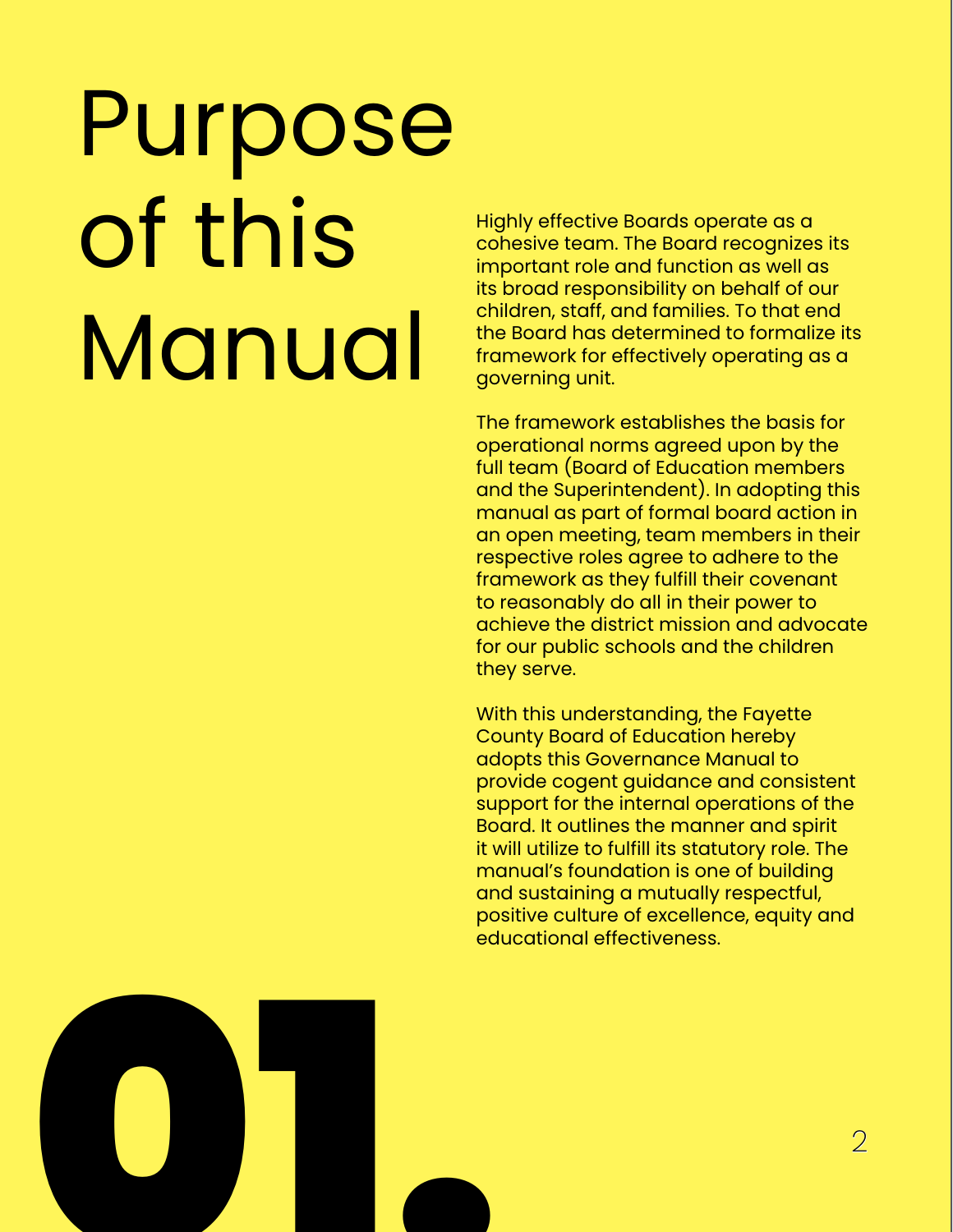# **02. 1999**<br>District Mission,<br>Coro Values Vision

### District Mission, Core Values, Vision, & Commitment to Equity

In fulfilling its important responsibilities, the Board affirms the mission of Fayette County Public Schools and begins each regular meeting of the Board of Education with a reading of this mission statement to help ground and guide the Board's work:

**The mission of Fayette County Public Schools is to create a collaborative community that ensures all students achieve at high levels and graduate prepared to excel in a global society.**

In fulfilling this mission, Fayette County Public Schools has established five core values which guide both administrative and governance decisions:

- **1. Students first.**
- **2.Victory is in the classroom.**
- **3.Leadership, capacity building, shared accountability, and collaboration for results are keys to success.**
- **4.Families are our partners.**
- **5.It takes an entire community to ensure the success of our public schools.**

**Combined, this mission and these core values help focus the District's vision to ensure, "All Fayette County Public Schools graduates are prepared for college and careers, engaged fully in their communities and ready to excel in a global society."**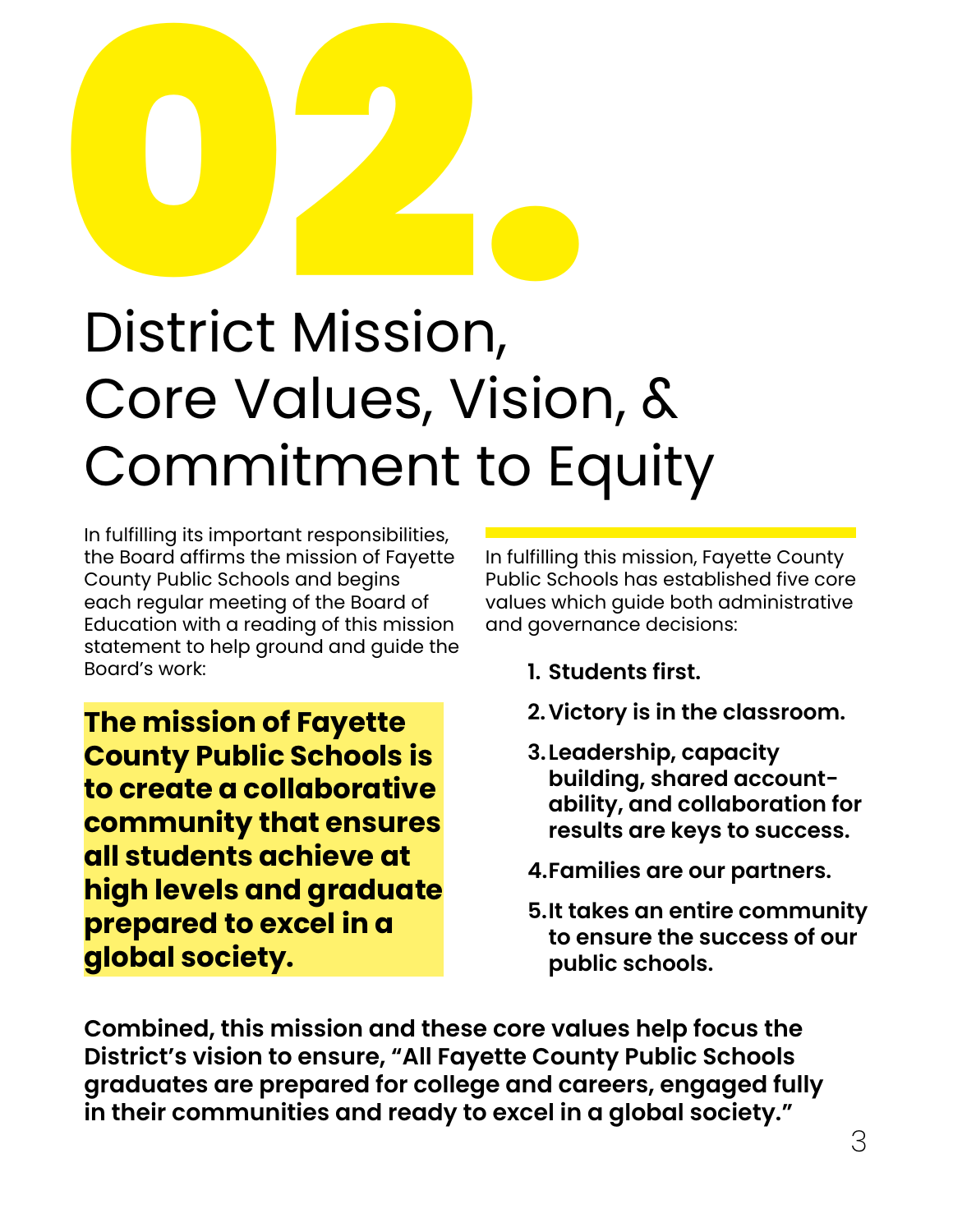Recognizing that the students and staff of Fayette County Public Schools reflect the rich and varied diversity of our community, our Board remains committed to diversity, equity, and inclusion efforts. We recognize that the work of equity is not limited simply to statements but must be intentional, ongoing, and meaningful engaging community partners and ensuring educational opportunities for every child in every Zip code. **In recognizing this important work, we affirm our District's equity statement in this manual and commit to this effort in both word and deed:**

**Fayette County Public Schools shall commit to providing educational excellence for every student. Achieving equity requires strategic decision-making to remedy opportunity gaps and create a barrier-free learning environment. District leaders will reflect this commitment in policy and in governance. As a district, we believe educational equity focuses on:**

*Inclusion:* **All learners are welcomed, accepted, and protected against harassment or discrimination in our schools as we celebrate the diversity of our students, staff, families, and community and teach our students to understand and effectively engage with people of different backgrounds.**

*Access:* **All learners shall have an equal opportunity to actively engage in all academic and extracurricular opportunities.**

*Process:* **All learners shall receive fair and just but not identical treatment and supports, including high-quality coursework that reflects the diversity of our students and highly qualified teachers who are prepared and supported to meet student needs.**

*Outcome:* **All learners shall have educational experiences that ensure achievement of high academic and social expectations.**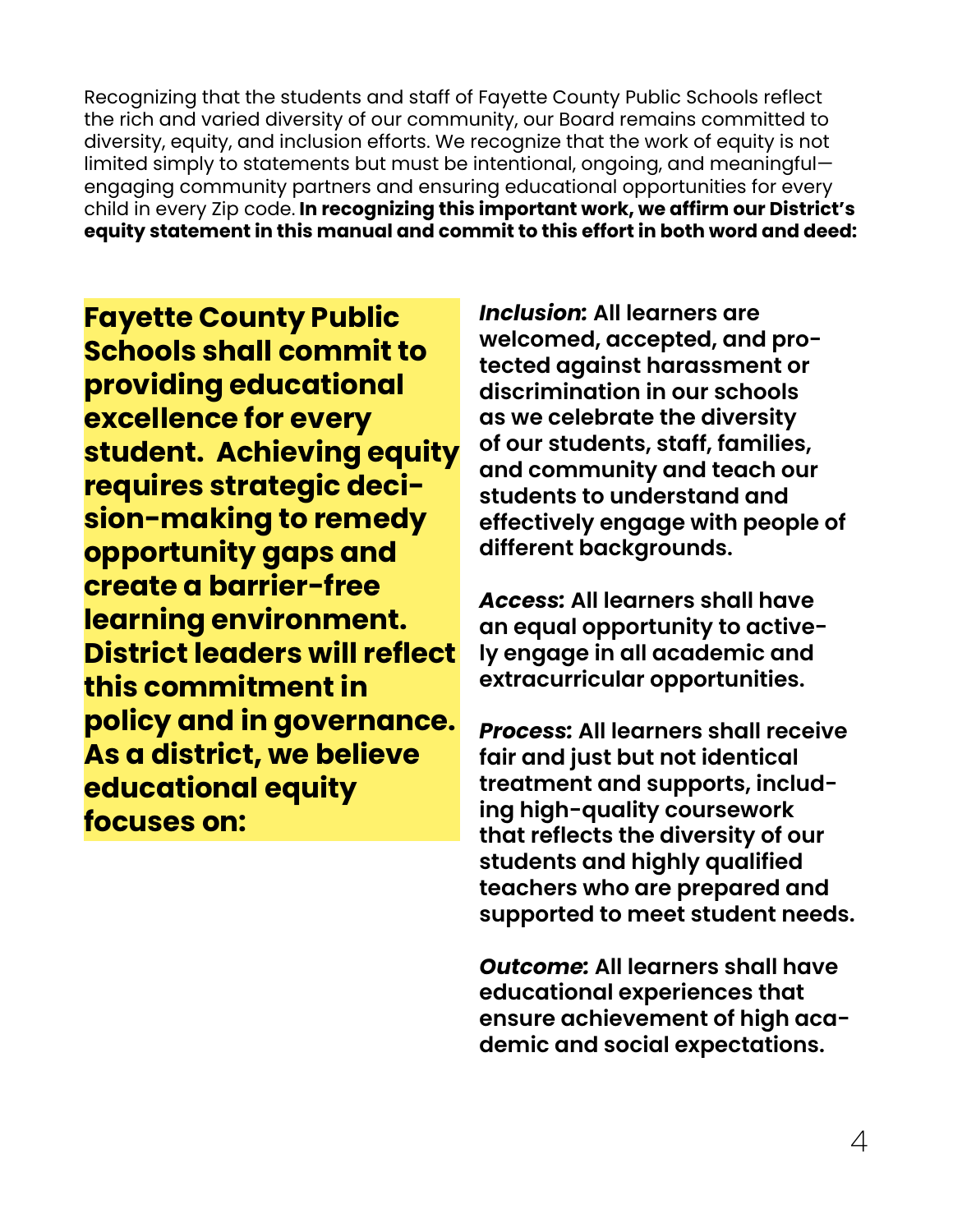#### **To ensure that all students demonstrate growth and achievement, we must take timely, deliberate, and unified action to eliminate exclusionary practices and address historical and social barriers that prevent our students from reaching their highest potential.**

The Board of Education will work collaboratively with the Superintendent, Equity Council, and Office of Equity, School Support, & Community Engagement in this shared commitment.

Revisions to this section shall be made as needed to reflect updates and changes emerging from the District's strategic planning process or other evaluation of the District's mission, core values, and vision.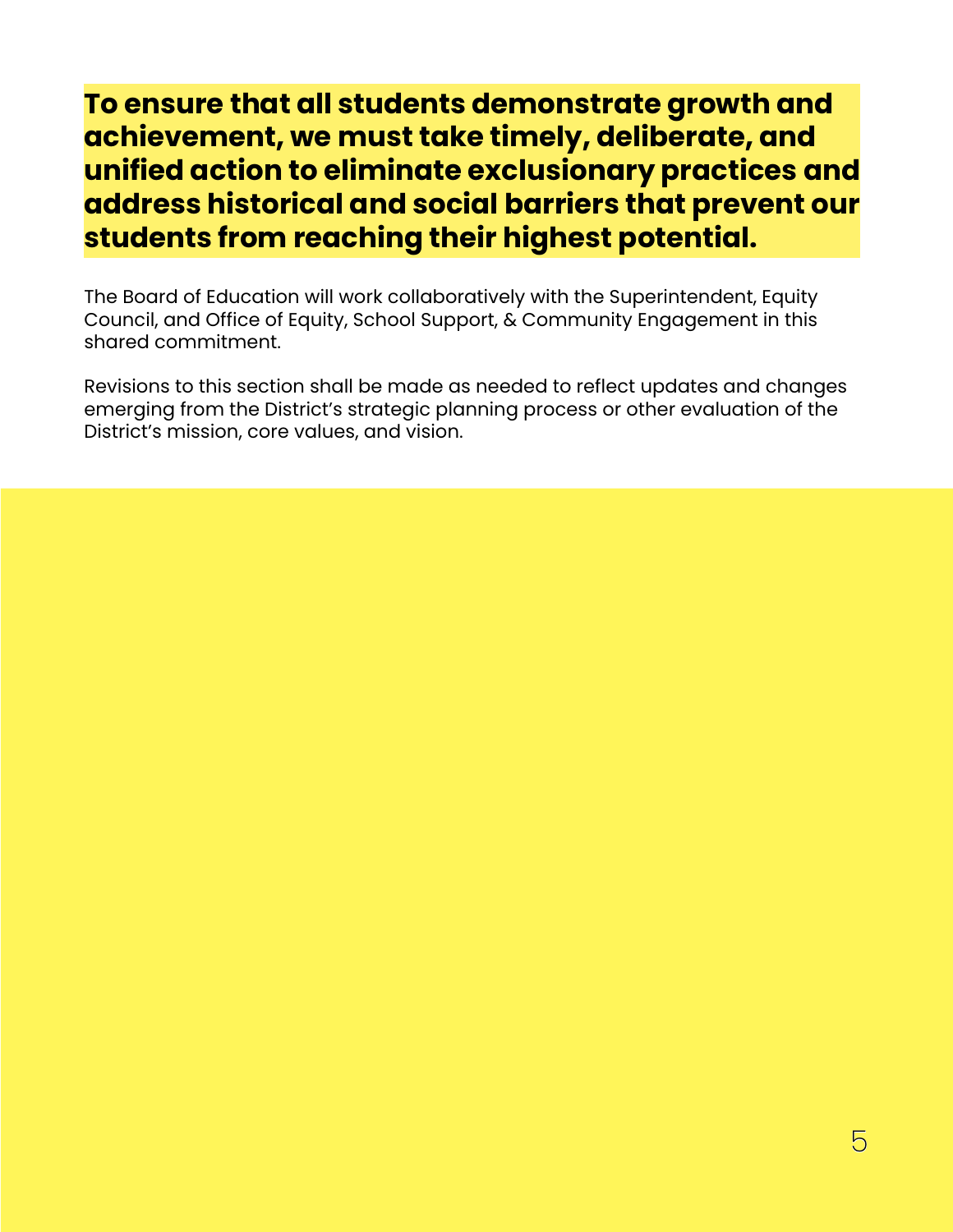## Roles & Responsibillites

The Board of Education recognizes the key and fundamental role it plays in governing, guiding, and directing the work of the District toward the mission, vision, and values articulated in the previous section. Likewise, we respect the critical and important role the Superintendent and their staff play in administering the day-to-day operations of the District, ensuring that the priorities established by the Board are carried out.

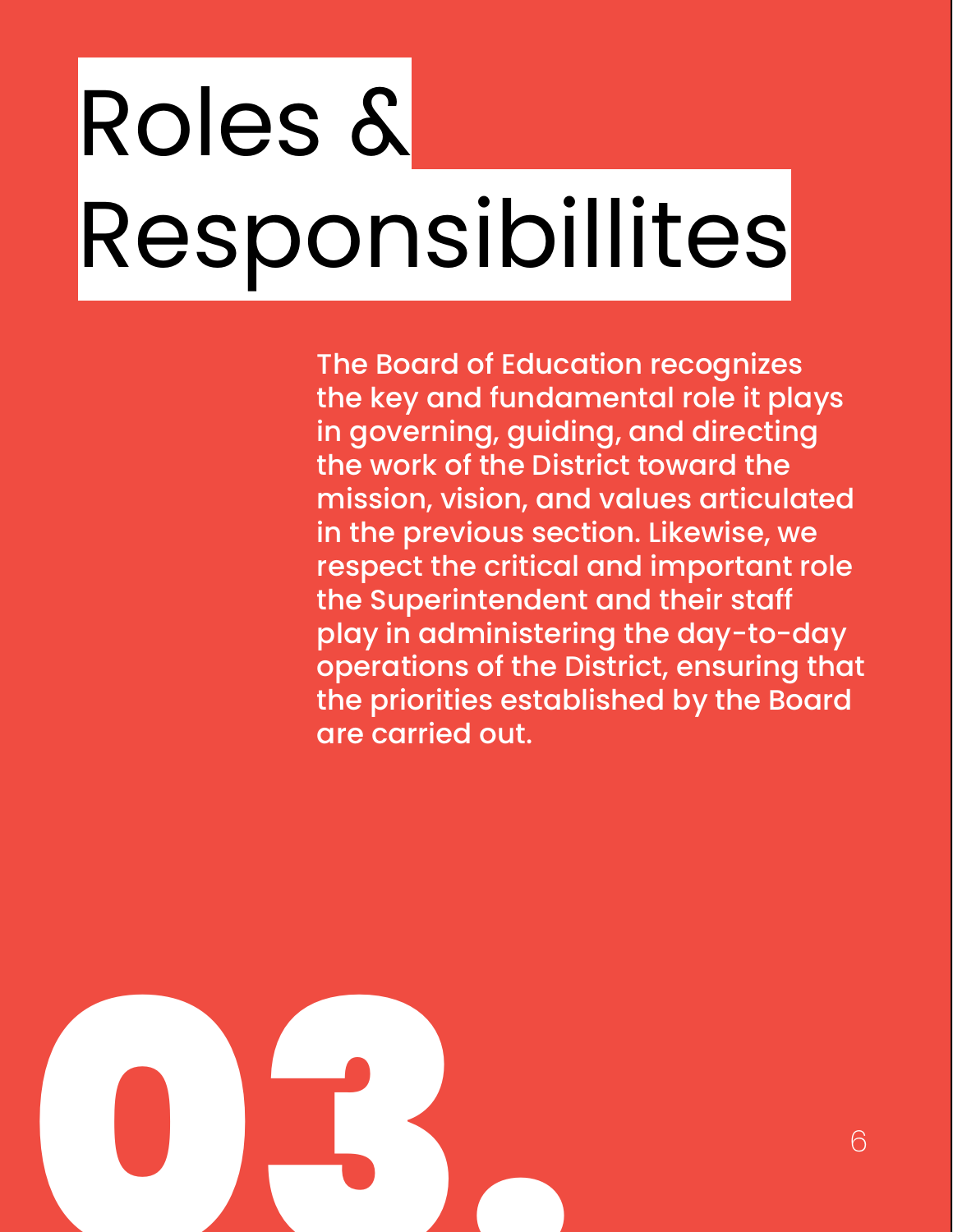**For example, the respective "lanes" of the Board in its governance capacity and the Superintendent in their management capacity includes, but is not limited to, the following:**

#### **School Board Governs (Guides/Directs)**

- » Decides What
- » Requests Information
- » Asks Relevant Questions
- » Considers the varying/different/ many angles of Issues
- » Considers/Suggests, Amends, Reviews, Adopts Policy
- » Reviews Administrative Procedures
- » Monitors Student Progress and Tracks Data
- » Contracts with Personnel
- » Identifies Budget Goals and Priorities.
- » Reviews Current Financials and Approves an annual Budget
- » Listens to stakeholder input and Cultivates Community Support

#### **Superintendent Manages (Administers/Operates)**

- » Decides How
- » Provides Information
- » Answers Questions Meaningfully
- » Provides Recommendations on Issues
- » Develops, Recommends and Implements Policy
- » Develops and Implements Administrative Procedures
- » Shares Student Data and Reports Progress
- » Assigns, Supervises, and Evaluates Personnel
- » Develops Budget Based on Board Goals, Priorities, and Input
- » Shares current and Projected Financials and Implements Approved Budget
- » Engages and cultivates Stakeholder and Community Support

While our roles are unique and distinct, both the Board and the Superintendent recognize the need for and importance of working collaboratively and with clear, open, and honest communication and dialogue.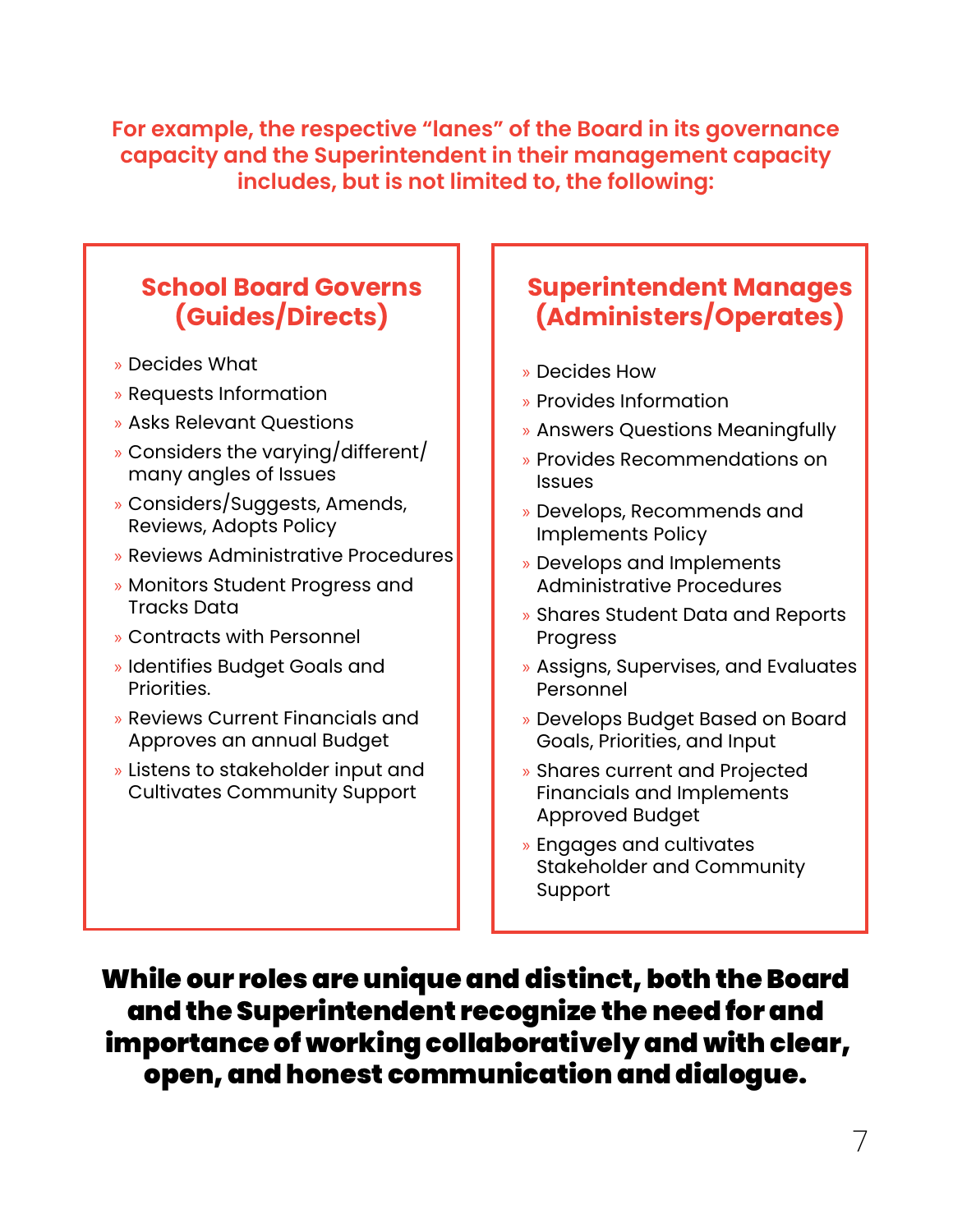## 04. Board Meetings

It is in open board meetings where the public business of the Board and the District is conducted. The Board commits to transparent governance and following all applicable laws relating to the conduct of open meetings on the public's right to know and be informed of Board business.

#### **A. Planning & Study Sessions**

To facilitate informed decision-making and dialogue among the Superintendent and their administrative team, the Board will conduct one meeting per month devoted to planning, studying, and discussing issues on which the Board will be asked to act during the month's regular meeting.

The planning session is designed to be an opportunity for in-depth discussion and analysis, question-and-answers, fact-finding, and ensuring that Board members are well informed on the issues at hand.

These sessions are not designed for final Board action and those instances should be limited only to time-sensitive or emergency situations with prior approval from the Board Chair or Vice Chair, where appropriate.

#### **B. Agenda**

#### *Agenda Review*

The Board Chair and Superintendent shall meet prior to the Board's monthly planning and study session to review the agenda and relevant items prior to its dissemination to the Board and public.

#### *Receipt of the Agenda*

To ensure Board members are prepared to engage in discussion and dialogue, the Board shall be provided a copy of the agenda and related items and attachments no later than a week preceding the Board meeting during which the item will be discussed.

No item shall appear on the agenda for a regular monthly meeting of the Board without having been subject to discussion at a Board planning & study session except in time-sensitive or extraordinary situations, subject to approval by the Board Chair or Vice Chair, where appropriate.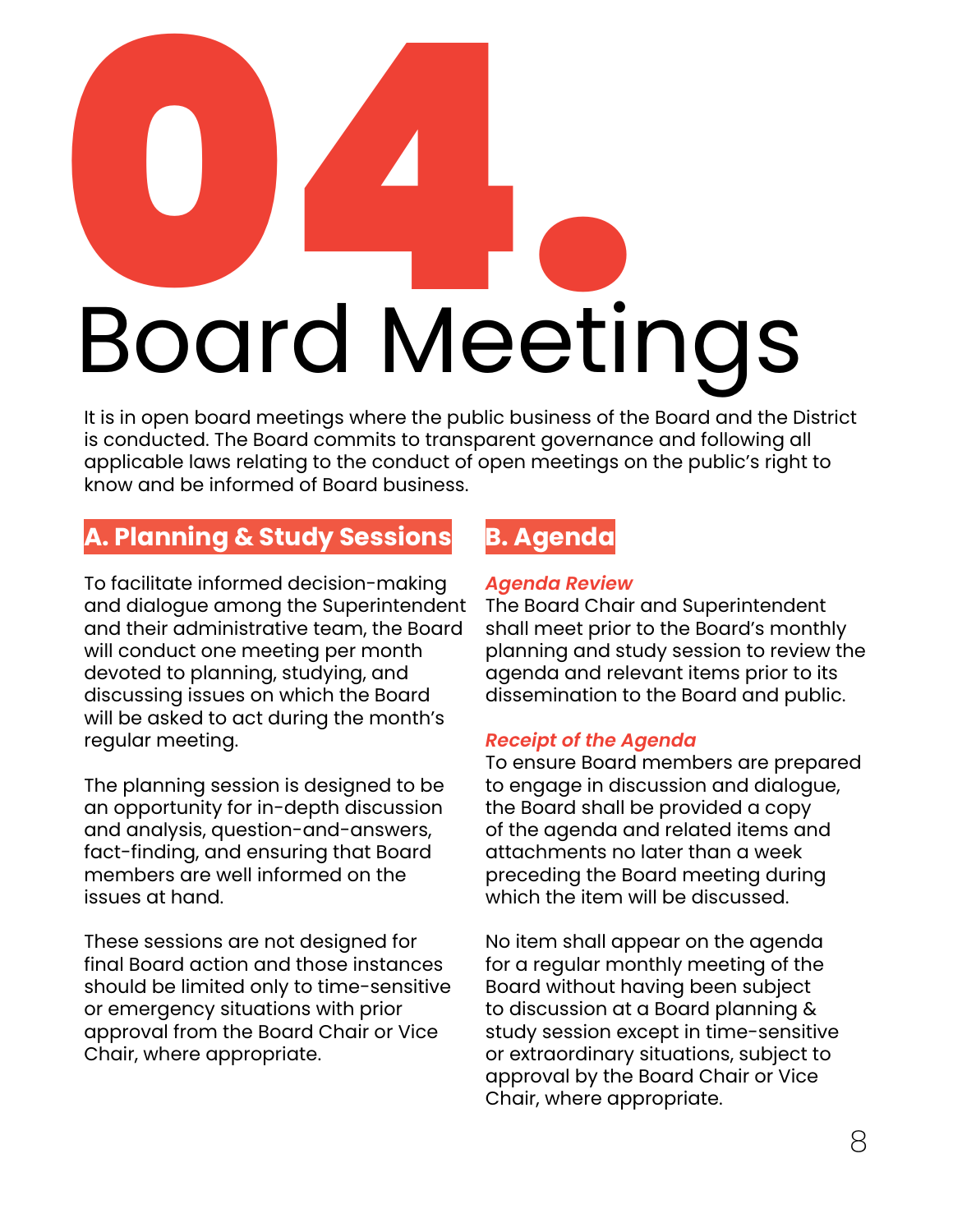#### *Adding Items to the Agenda and Board Requests*

Items can be added to the agenda at the discretion of the Board Chair. Any member of the Board may submit items for the agenda through the Chairperson or the Superintendent. The agenda shall be closed to Board members ten (10) calendar days preceding the scheduled regular, meeting unless the addition of a late item is approved by the Chairperson or by a request of three (3) Board members.

Items may be placed on a proposed special called meeting agenda at the direction of the Chairperson and shall be placed on the proposed agenda if requested by three (3) or more Board members.

The agenda of a regular meeting may be amended at the meeting upon affirmative vote of at least three (3) members. However, once the agenda for a special called meeting is posted or delivered to Board members and requesting media, it may only be amended when a new notice and reposting of the agenda, as amended, is completed prior to the twenty-four (24) hour period before the meeting as required by statute.

#### *Consent Agenda*

The consent agenda--a block of items acted upon by a single vote of the Board of Education during its regular action meeting--shall be used only for matters of a routine/recurring nature. For each item included on the consent agenda, the Board shall be provided appropriate background material and opportunities for discussion and questions at the planning and study session preceding

the regular meeting during which the consent agenda will be acted upon.

The consent agenda will be acted upon by a single vote.

More substantive items will be considered separately under "Action Items" and will not be placed on the consent agenda.

If a Board member wishes to pull an item from the consent agenda for individual consideration, they should notify the Board chair prior to the meeting.

#### **C. Special Called Meetings**

From time to time, the Board Chair may call meetings outside of the Board's regular meeting schedule for specific, time-sensitive issues when circumstances require. The timeline for receipt of materials can be adjusted based on circumstances. Pursuant to the Kentucky Open Meetings Act, these meetings shall be restricted to the topic for which they were called.

#### **D. Closed Session**

The Board will, at times, need to enter closed session pursuant to KRS 61.810(1). Board members should be informed before a meeting of the need for the closed session and the nature of the closed session so that they may properly prepare. The specific purpose of the closed session shall be stated while the Board is still in open session and no action shall be taken in closed session.

Discussion among Board members in closed session shall, pursuant to relevant state law, be confined to the topic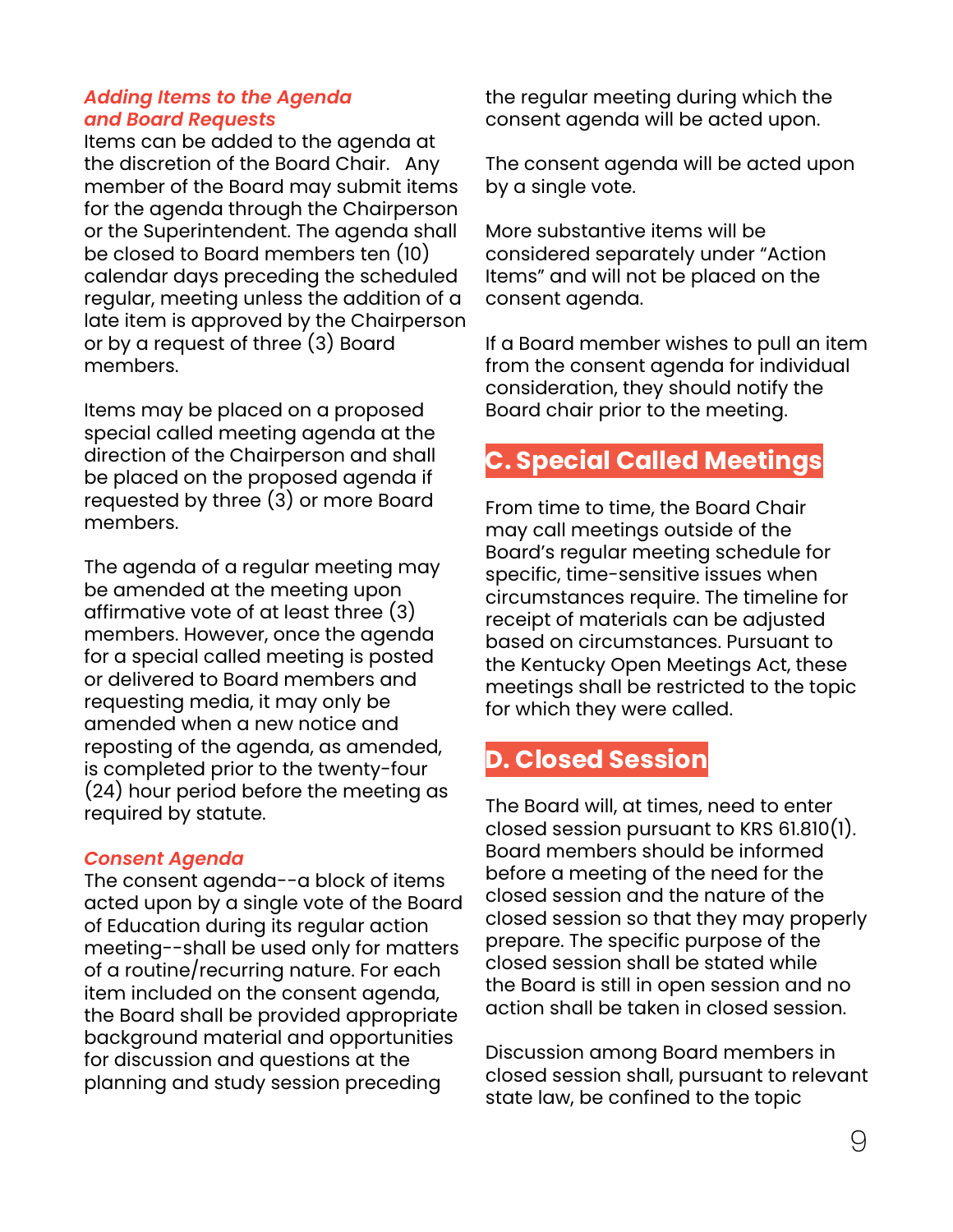necessitating the closed session. Board members shall keep in confidence the discussions held in closed session.

#### **E. Conduct During Meetings**

#### *Attendance*

Board members are encouraged to attend meetings of the Board of Education having prepared for the meeting and reviewed the relevant materials. Members should make their best effort to arrive at meetings on time and ready to conduct the business of the District. Any Board member failing to attend three (3) consecutive regular meetings, unless excused by the Board for reason satisfactory to it, could be subject to removal pursuant to KRS 415.050 and KRS 415.060.

#### *Robert's Rules of Order*

Pursuant to Board policy 01.4, "The Board shall observe Robert's Rules of Order, with the exception that the chairperson may make a motion, second, discuss, and vote on all matters before the Board, or where otherwise provided by law." Information and guidelines on particular and common motions and parliamentary procedure can be found in the Appendix.

#### *Discussion and Debate*

To ensure efficient meetings and that all Board members have the opportunity to share, Board members shall first seek recognition from the Board Chair, or Vice Chair if acting in the capacity of Chair to conduct the meeting.

Prior to any motion, Board members may ask questions of staff on the recommendation or topic under discussion. Once a motion is made,

Board members may speak on the issue at hand. Remarks shall be confined to the motion or matter under discussion.

Board members recognize that it is "the measure, not the person" under discussion and shall refrain from personal attacks or invectives targeted toward staff, members of the community, or fellow Board members.

The Board meeting is not intended as a platform for airing grievances against fellow Board members or members of the staff. Such concerns should be handled if needed through complaint processes outlined in Board policies and related administrative procedures.

#### *Voting*

No action can be taken in the absence of a quorum of the Board. A majority of the Board constitutes a quorum. A concurring vote of a majority of the full Board is necessary to take any particular action, unless otherwise specified by statute. Voting shall be done by voice vote, with members clearly stating their support or opposition when the vote is called by the Board Chair. Members of the Board who are present but abstain from voting are considered as acquiescing with the majority vote.

#### *Outside Communication*

Members of the Board should not engage in other forms of communication (text, emails, etc.) during meetings about topics on the agenda.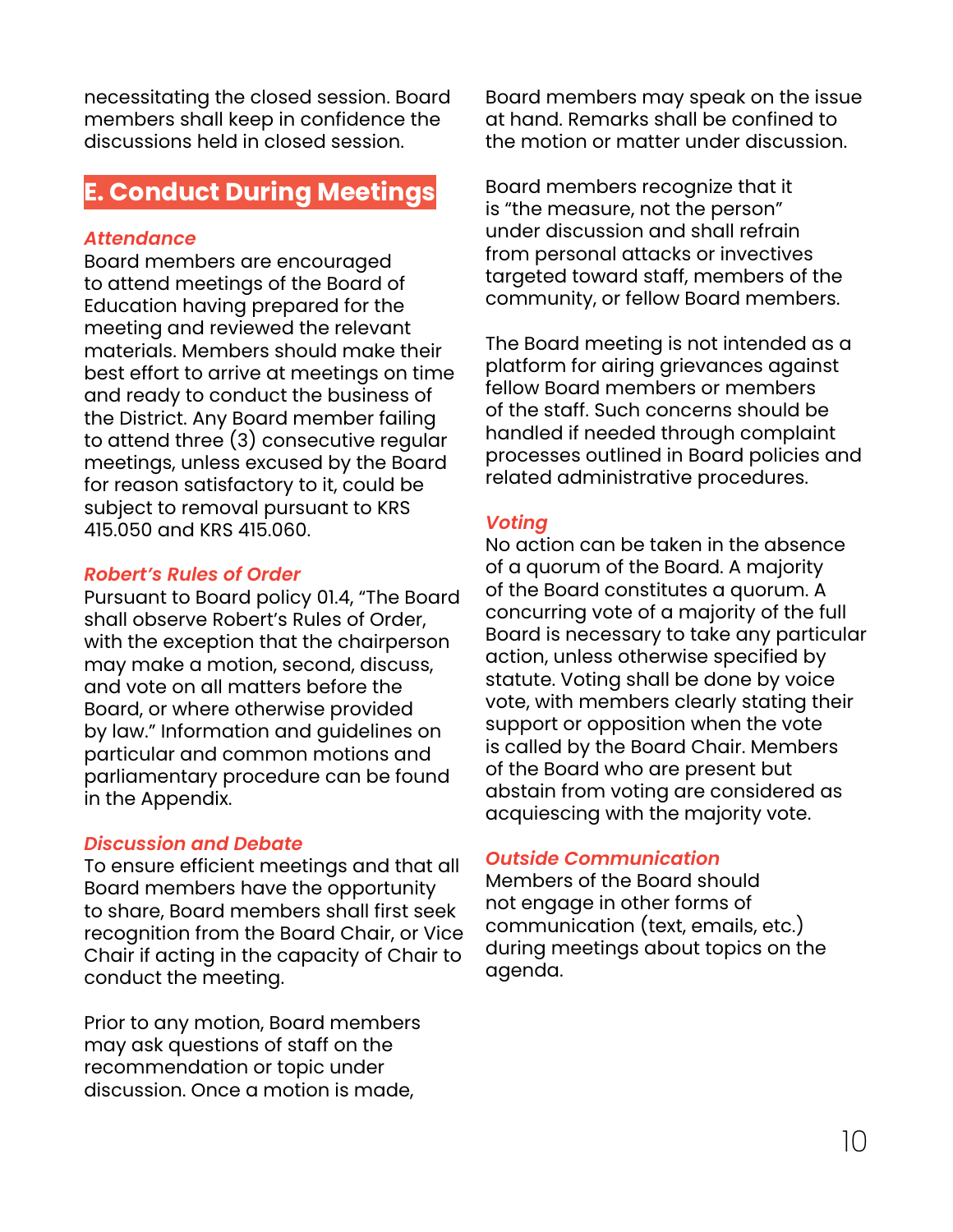#### **F. Yearly Calendar of Topics**

To facilitate the Board and Superintendent's planning, discussion, and fulfillment of roles, the Superintendent and their staff shall establish a yearly calendar identifying key recurring and important items that will be subject to Board review and action throughout the year. This calendar will help guide the work of both the Board and the Administration, ensure deadlines are met, and provide ample time for review and consideration of matters brought before the Board.

#### **G. Outside Representatives**

The Superintendent and their staff shall endeavor to include diverse and representative voices within the presentations they make to the Board during Board meetings, including the voices of students, staff, and community partners whose insight and perspective are relevant to the topic the Board is considering or discussing.

#### **H. Public Participation**

Members of the public may be provided an opportunity to speak during the Board's regularly monthly action meeting. The Superintendent or their designee shall establish a process for members of the public to sign-up to speak before the meeting is called to order.

#### *Agenda-Specific Items*

The total time for public comment on matters appearing on the agenda will be limited to thirty (30) minutes. The time allotted to individual speakers is at the discretion of the chair, depending on the total number of speakers and the lateness of the hour.

#### *Non-Agenda Items*

The total time for public comment on matters not appearing on the agenda will be limited to fifteen (15) minutes. The time allotted to individual speakers is at the discretion of the chair, depending on the total number of speakers and the lateness of the hour.

#### *Conduct*

The Board encourages public participation and engagement. This time, however, is not intended to be a time of debate or direct engagement with the Board. Furthermore, members of the public are encouraged to model civil and respectful discourse and conduct.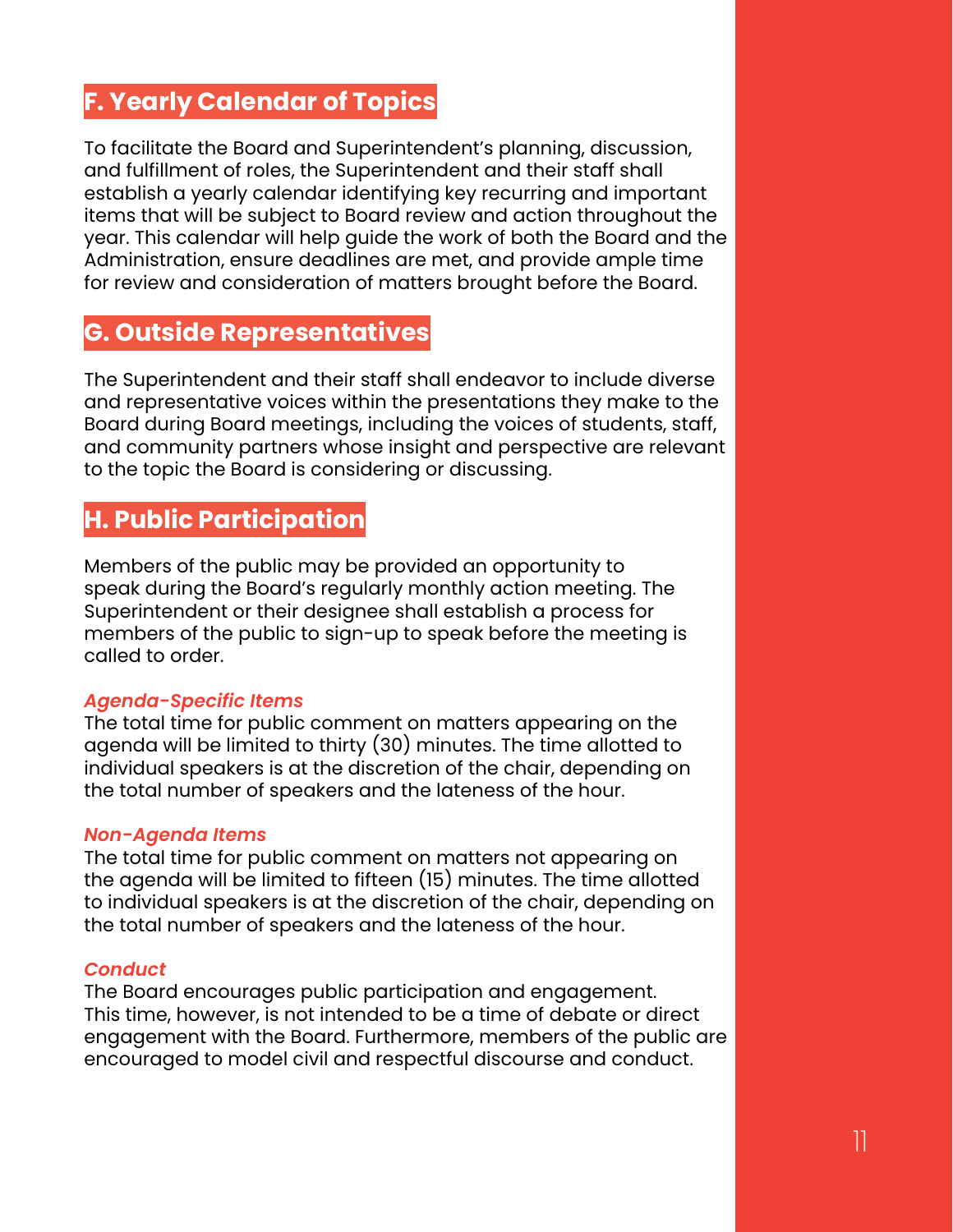

## Communications and Public Engagement

#### **A. Communication**

**Good communication is a core leadership function and a key characteristic of a highly effective Board Team.** Effective communication and effective leadership are closely intertwined and thus Board members need to be skilled communicators to strengthen relationships and their governance work: this includes communication among the Board team, with the superintendent, at the district level, in communities and groups, and sometimes on a global scale. Clear, transparent, and direct lines of consistent communication between all parties are important to ensure the mission, vision, and values of Fayette County Public Schools are the focus of the work of the Board of Education.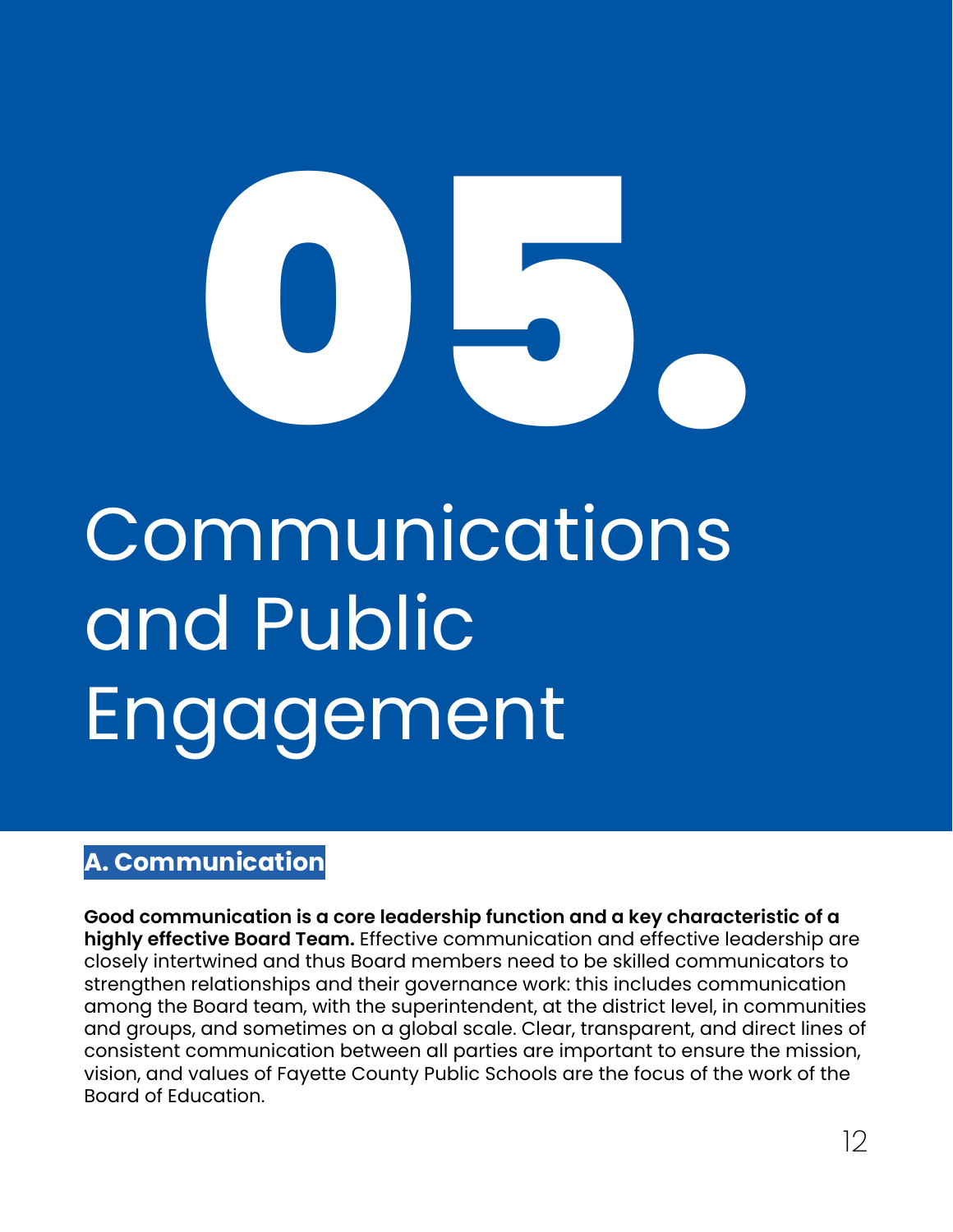#### *Board Team*

The Board Chair is the spokesperson for the board when addressing actions taken by, priorities of, or matters pertaining to the Board of Education. Unless otherwise approved or authorized by the Board, individual members cannot speak for the Board in an official capacity or otherwise represent the views of the Board. Comments of individuals speaking on behalf of the Board, including the Board Chair, should be based Board action that has been taken, existing policies and procedures, action plans adopted pursuant to the Superintendent's authority as the Executive Agent of the Board, or Board discussions occurring in public, open meetings.

Nothing in this section shall be construed to preclude an individual Board member from sharing individual opinions in their capacity as elected officials on issues of public concern, while being mindful that governing and decision-making authority rests with the Board as a corporate body and that comments reflecting an individual Board Member's opinion should be clearly identified as such. The Board Team communicates with the community and media through public meetings, presentations, regular publications, surveys, and district website.

When a message is sent to the Board as a whole (e.g., the feedback email and other), individual board members should refrain from responding in such a way that their statements could be construed as speaking on behalf of the Board. If action is required at a campus or other department within the district, the message will be forwarded to the appropriate FCPS team member to ensure the question is answered or issue is addressed. Should a message require attention from the Board of Education, the superintendent will work with the Board on a response. Reply chains involving all Board members should be avoided if they would run afoul of requirements under the Kentucky Open Meetings Act.

Requests for information from the public shall be referred to the superintendent or the superintendent's designee and will be addressed pursuant to the Open Records Act, KRS 61.870 to KRS 61.884, and other applicable law.

#### *Board Members*

Board members shall be mindful of the Open Meeting requirements as outlined in KRS 61.800 to KRS 61.850.

Board members may share and request information but may not engage in discussion or deliberation of matters that could come before the board for consideration and action with three or more members outside of the meeting.

Board members will invariably find themselves in shared social affairs and other functions. Informal discussions on general matters like education trends and issues are acceptable. Board members should, however, avoid discussion of specific board business or pending positions in such settings.

#### *Board and Superintendent*

The Superintendent will frequently communicate directly with the Board of Education in a weekly memo and will also make reasonable efforts to be accessible to individual board members as needed/ or requested. The Superintendent will communicate with the Board of Education as soon as practical on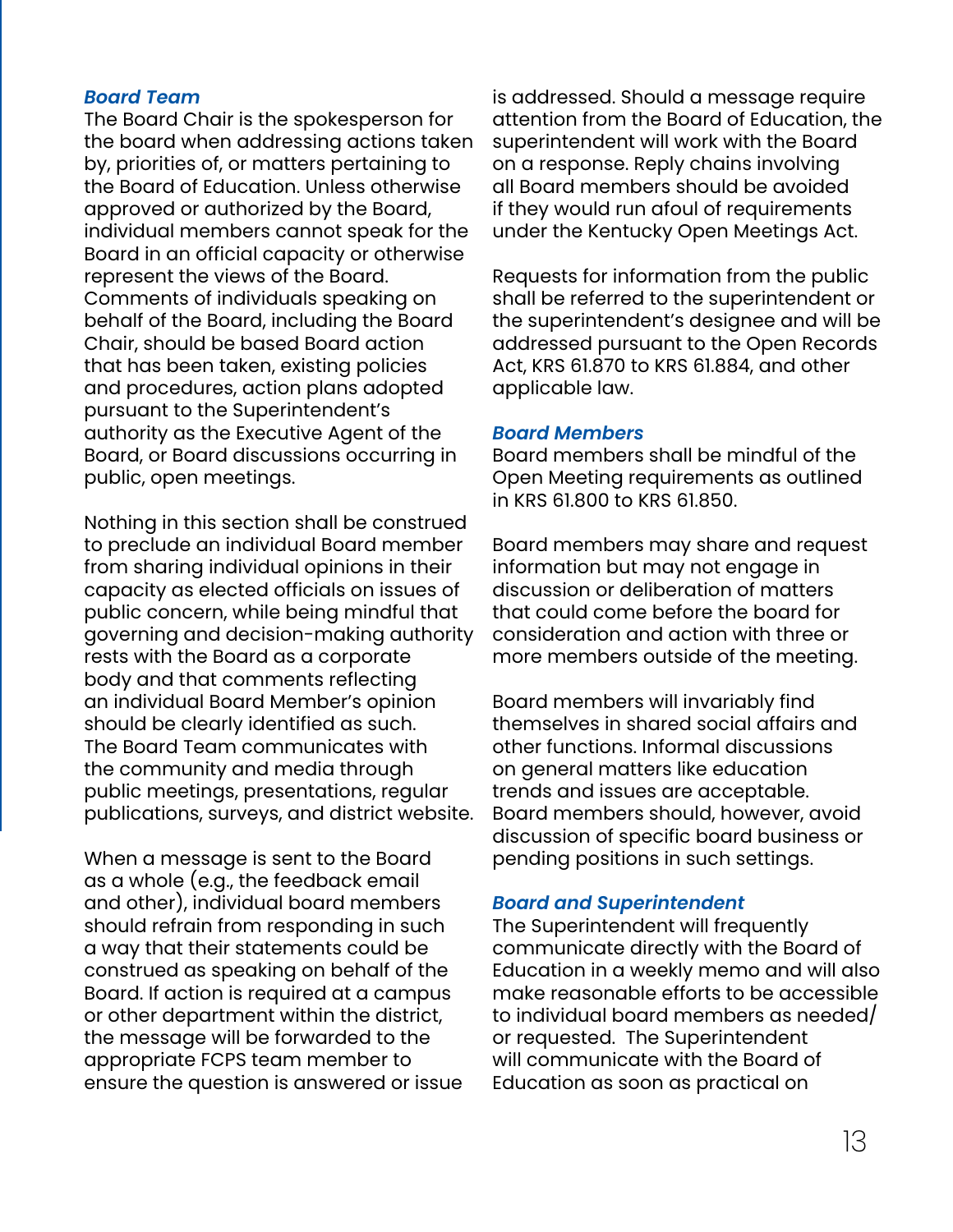emergencies via telephone calls, text messages, and/or email.

Individual board members will keep the Superintendent informed about matters of importance through telephone calls, text messages, email, or personal visits. To streamline communication, individual board members may direct inquiries to the superintendent or staff through the Chair. In such circumstances, Board members may submit questions/ requests for the superintendent to the Chair by Noon on Friday for inclusion in the Chair's weekly memo to the superintendent. In turn, the Board Chair will communicate information in a timely manner to all Board members.

#### *Board and Staff*

If communication with individual board members is initiated by staff members, the individual board members will refer the staff to the appropriate person/chain of command. If the communication is to involve communication from an individual board member, the superintendent will be initially notified of staff communications, but may be excluded in further correspondence after direct communication from the staff member has been established (e.g., when a staff communication concerns a complaint against the Superintendent, or when the Superintendent has directed or requested a staff member communicate directly with an individual board member on a matter). In conducting communications with staff members, Board members should endeavor to avoid intervention or interference with personnel matters that would otherwise fall under the purview of the Superintendent.

Board members will be mindful that all district staff work directly for the superintendent, and thus should direct requests for information, records, data, etc. to the Superintendent who will then work with their staff to best gather the requested information in a timely manner. When appropriate, the requested information will be shared with all board members, so as to keep the entire Board team dutifully informed.

No individual Board member shall direct or require district staff to prepare reports derived from an analysis of information in existing district records or to create a new record compiled from information in existing district records. Directives to the Superintendent regarding the preparation of reports shall be by Board action.

An individual Board member, acting in their official capacity, shall have the right to seek information pertaining to District fiscal affairs, business transactions, governance matters, including information that properly may be withheld from members of the general public. If a Board member is not acting in their official capacity, they have no greater right to District records than a member of the public.

#### *Board and Board Attorney*

Engagement with the Board Attorney by individual Board members should first be facilitated by the Board Chair or, where appropriate, Board Vice Chair. The Superintendent and General Counsel may also engage the Board Attorney on matters reasonably determined to be of importance to the Board.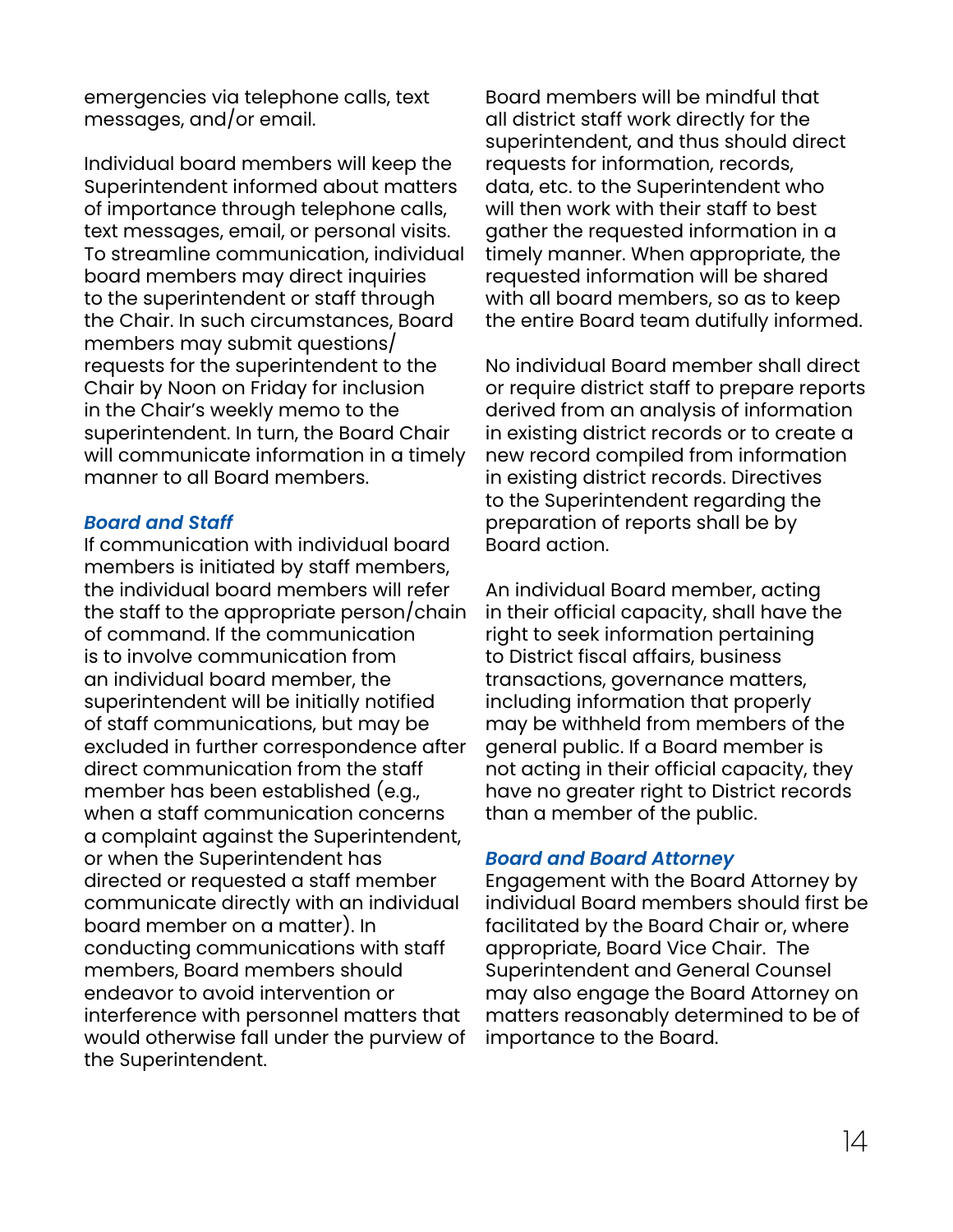#### *Board and Public*

When communicating with the public and constituents in their individual capacity, Board members should endeavor to underscore that their communication reflects their own personal views and opinions and not that of the Board of Education.

In communications to the public- including, but not limited to, emails, social media posts, and phone conversations--Board members shall not divulge information that would otherwise violate the confidentiality of closed Board sessions or the provisions of federal and state privacy laws.

#### *Media Inquiries*

The Board Chair shall be the official spokesperson for the Board to the media/press on issues of media attention. Board members should forward media inquiries to the Chair, superintendent, and/or the superintendent's designee. As indicated in Section V of this manual, this does not preclude Board members from responding to media inquiries they receive in their individual capacity as elected officials. In such situations, they should refrain from responding in such a way that their statements could be construed as speaking on behalf of the Board.

#### **B. School/Site Visits**

Board members are encouraged to visit schools and school-sponsored activities and should make arrangements to visit schools during instructional hours through the superintendent's executive assistant. Board members should inform the Superintendent and Chair of their intention to visit schools if such visits occur during the school day.

The Superintendent and/or the superintendent's designee will regularly communicate with Board members about special events on campuses and within the community in order to offer the opportunity for the Board to demonstrate support of the District's endeavors.

#### **C. Open Records and Open Meetings**

Board members should be mindful of the requirements under the Kentucky Open Meetings Act in their conversations with Board members outside of an open meeting. In addition, Board members are reminded that communications related to public business may be subject to the Kentucky Open Records Act as well as state and federal privacy laws.

Board members should refrain from communicating with individuals via electronic device about Board business during a Board meeting.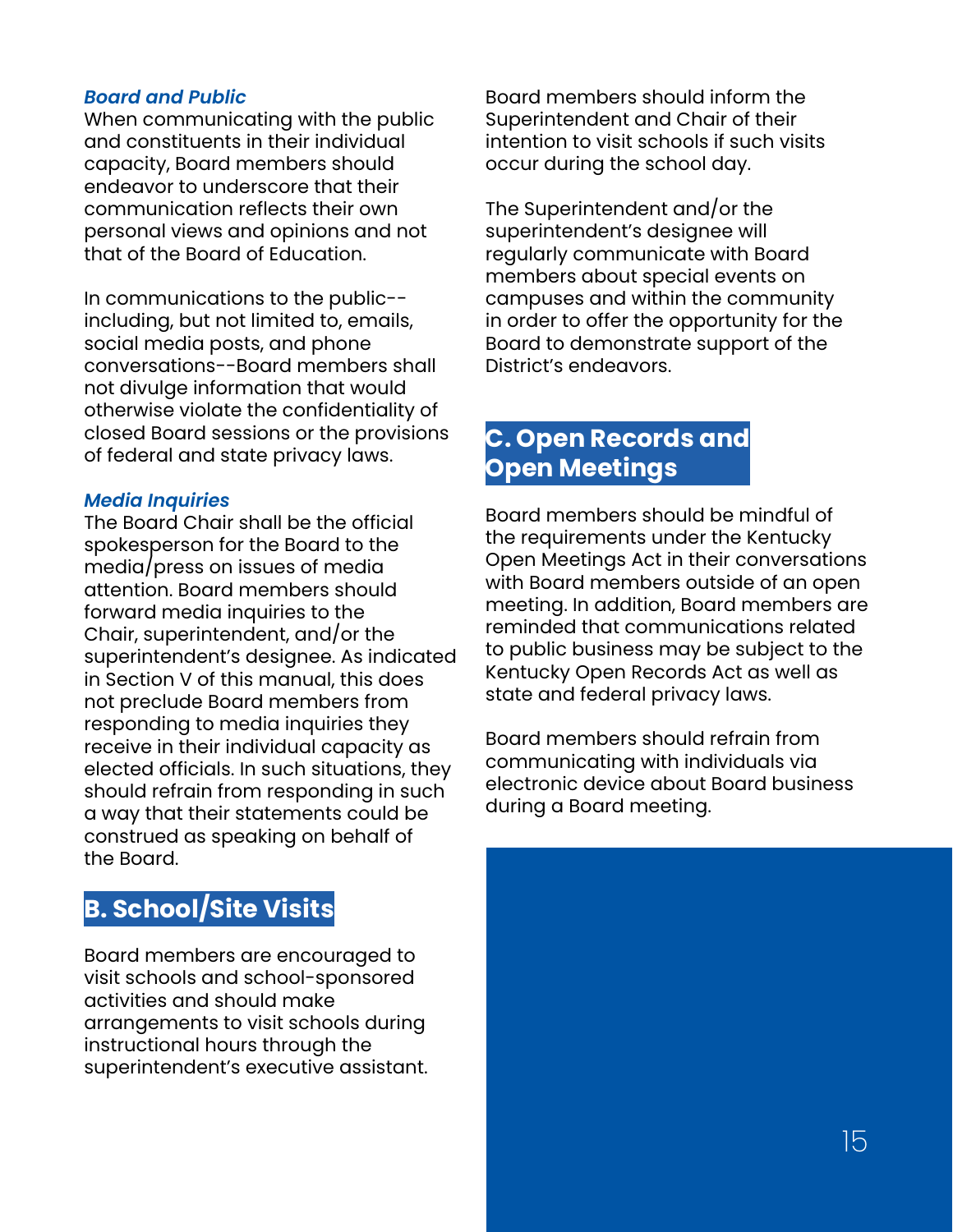## Standards of Conduct & Conflicts of Interest

#### **Development**

The Board shall work collaboratively to develop standards of conduct and practice, which will be used to ensure a shared commitment to the service they were elected to do and engage in conduct conducive to a collaborative environment and advocacy for public education. The Board shall review and update these standards as appropriate when new Board members are elected or otherwise join the Board or when a new Superintendent is hired.

06.

16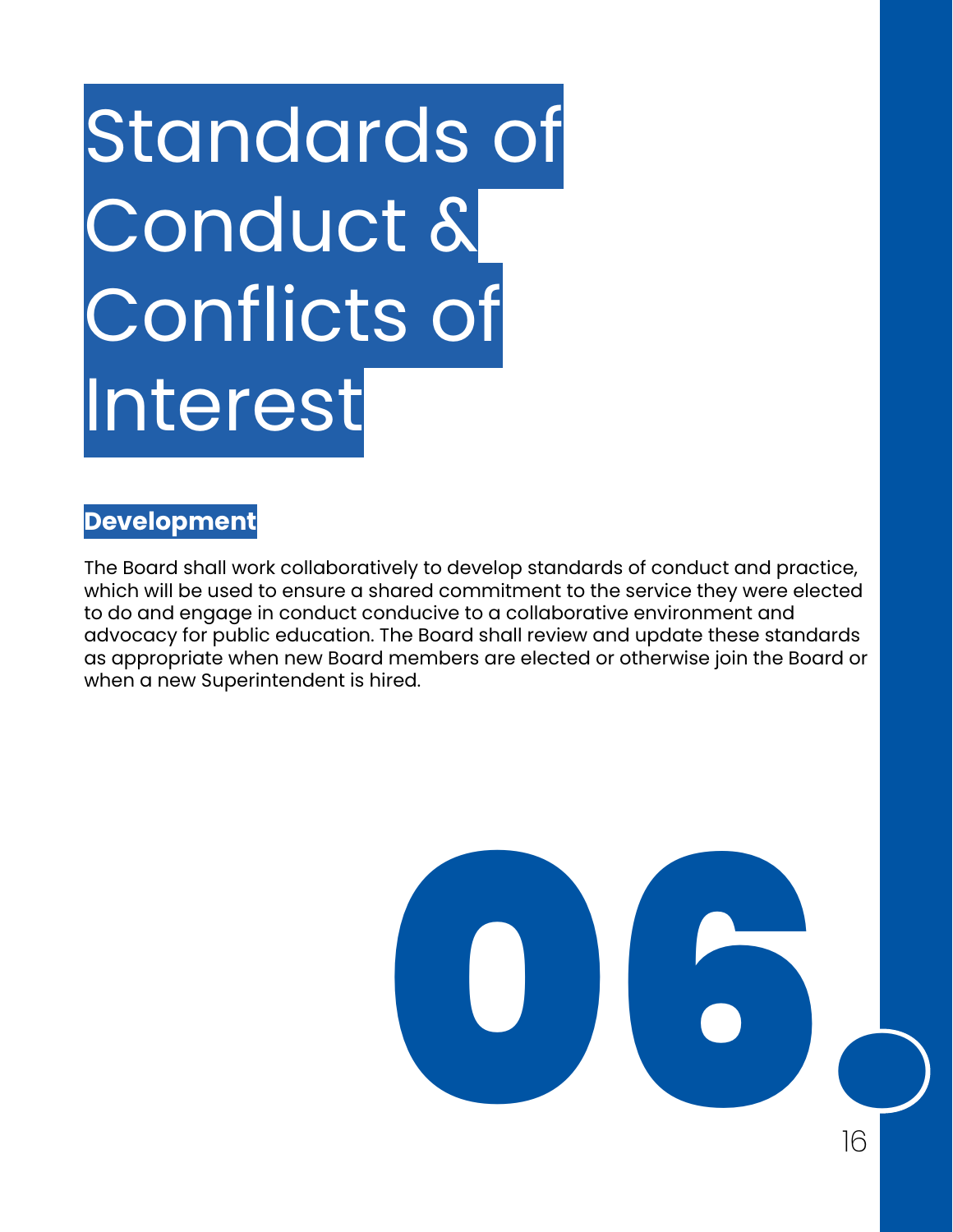#### **Adoption**

The standards shall be adopted by vote of the Board of Education during a publicly held meeting of the Board of Education upon initial adoption or revision.

#### **Self-Evaluation**

The Board shall develop a process for bi-annual selfevaluation in alignment with Board-identified goals and priorities. The evaluation process shall include both self-evaluation for individual board members and group evaluation of the board as a whole.

#### **Complaints & Conflicts of Interest**

#### *Reporting of Associations*

Each Board member shall report annually to the Board attorney, on a form developed by the Board attorney, any employment, financial interests, claims, appointments, offices, familial relationships, and activities that reasonably may create a conflict of interest under Board policy or applicable law.

These forms and the Board attorney's certification that no conflicts exist shall be posted on the District website.

#### *Complaints and Grievances*

Complaints from Board members about a fellow Board member shall be referred in writing to the Board Chair (or the Vice Chair, where appropriate). The matter will then be forwarded to the Board attorney for review and evaluation. The Board Chair (or, if applicable, Vice Chair) will notify the superintendent and the parties involved.<br>Chair (or, if applicable, Vice Chair) will no<br>superintendent and the parties involved.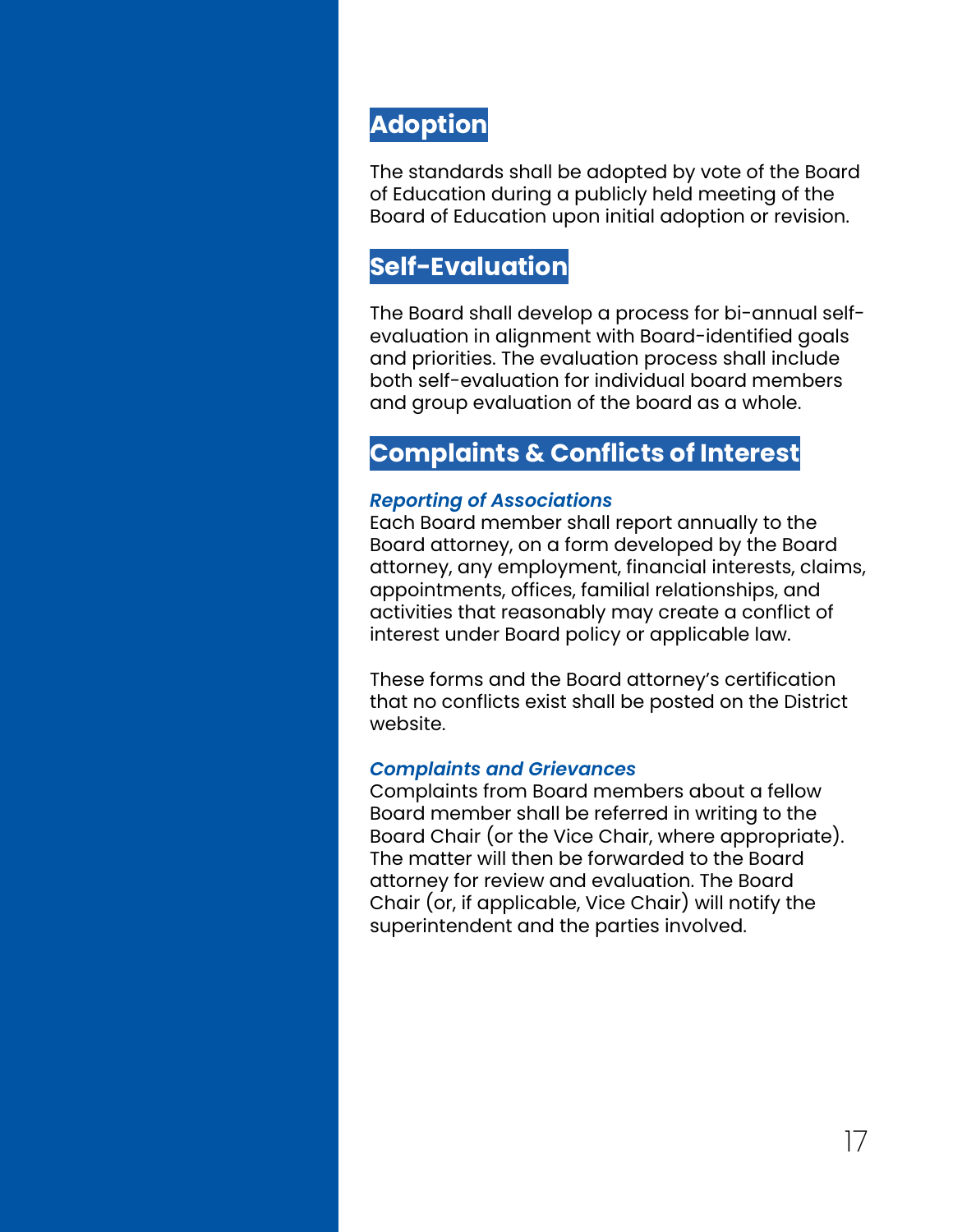

## Superintendent Evaluation

The Board Chair shall work collaboratively with the superintendent to develop evaluation framework, timelines, and criteria in keeping with Board policy and applicable law for consideration and approval by the Board of Education. The evaluation framework shall include goals and priorities as well as measures of success and meet requirements otherwise established by regulations of the Kentucky Department of Education and Board policy.

The Board shall engage with the Superintendent at least quarterly in a series of formative evaluations and discussions centered around the framework and guidelines established as outlined above. A summative evaluation shall be completed annually, incorporating the feedback from all Board members preliminarily discussed during a closed session of the Board of Education held for that purpose. The results of the Superintendent's summative evaluation shall be adopted as part of an open session of the Board of Education.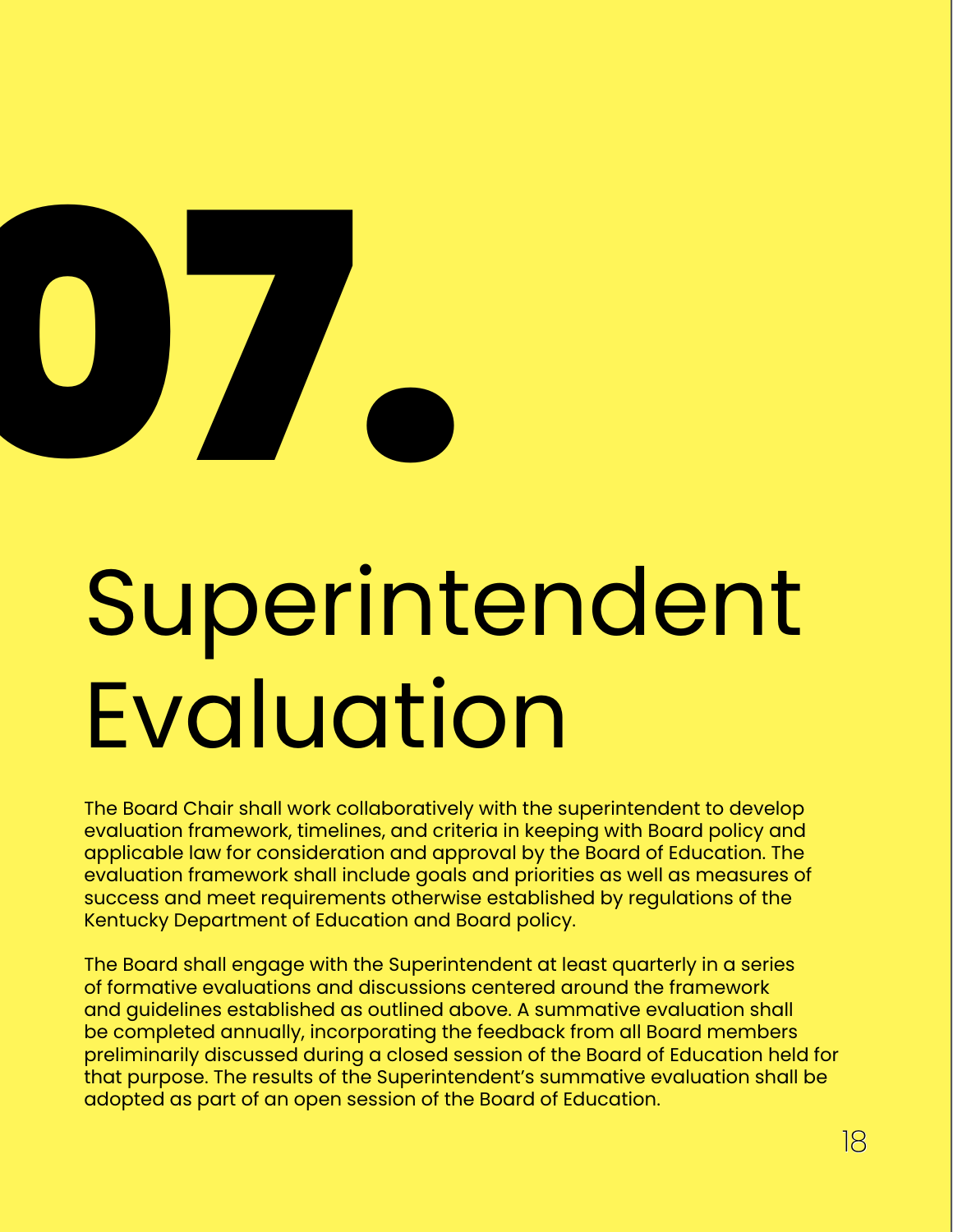## Board Committees

To facilitate the work of the Board of Education, the Board may establish committees consisting of at least one Board member and a staff liaison designated by the superintendent. Committees shall receive and respond to charges and requests from the Board of Education and report back to the Board as directed. Committees established by the Board may be subject to the Open Meetings Act and therefore should endeavor to conduct themselves accordingly unless the Board Attorney or General Counsel determines the Act does not apply.

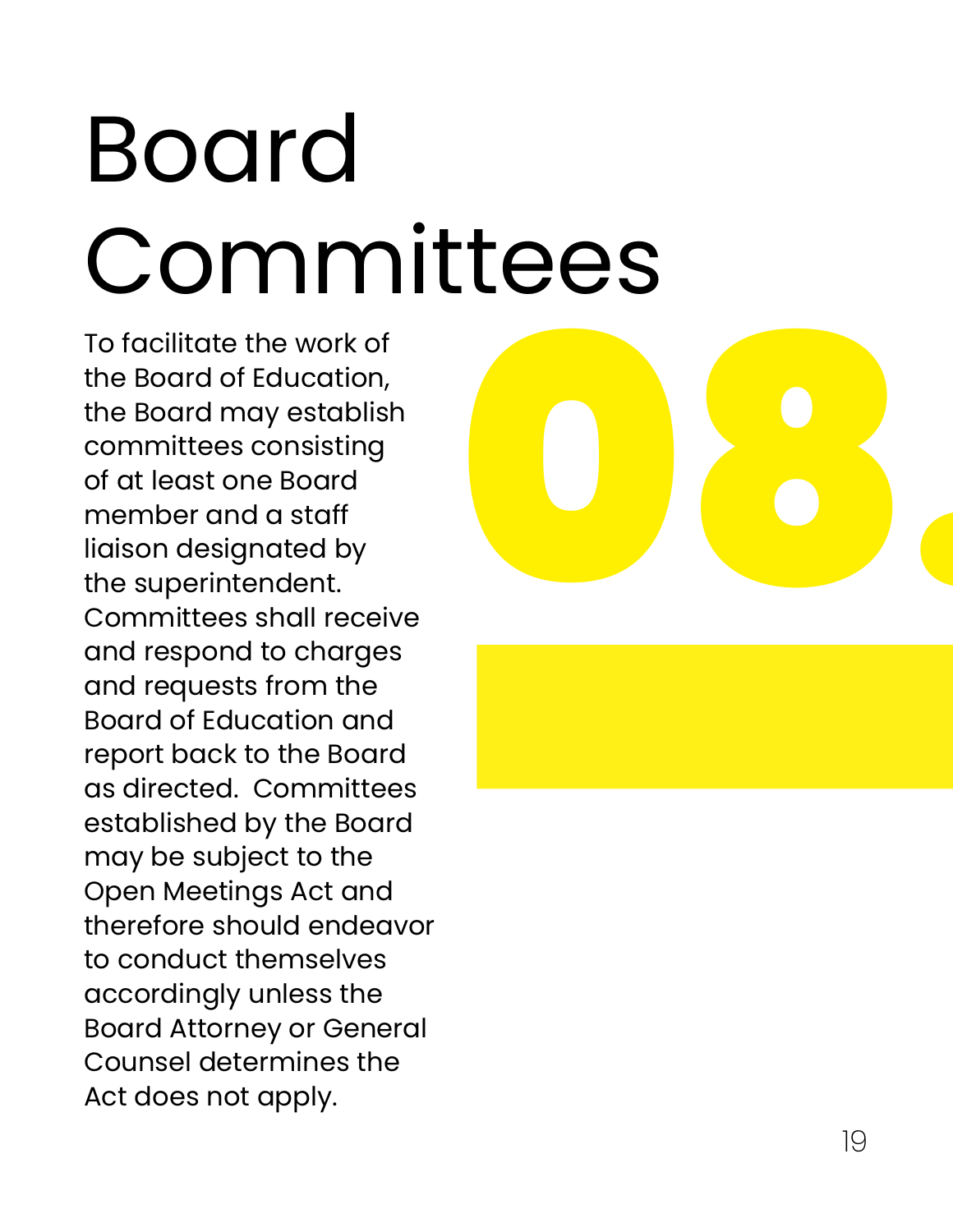

## Recognitions

**The Board is committed to recognizing the success of our students and staff.** The Board, in coordination with the Superintendent or their designee, will establish a process such that individual students, school-sponsored teams, or staff members will be publicly recognized by the Board.

**The Board will establish a regular schedule of these recognition events, endeavoring to hold these events at least once per quarter at various locations throughout the District.**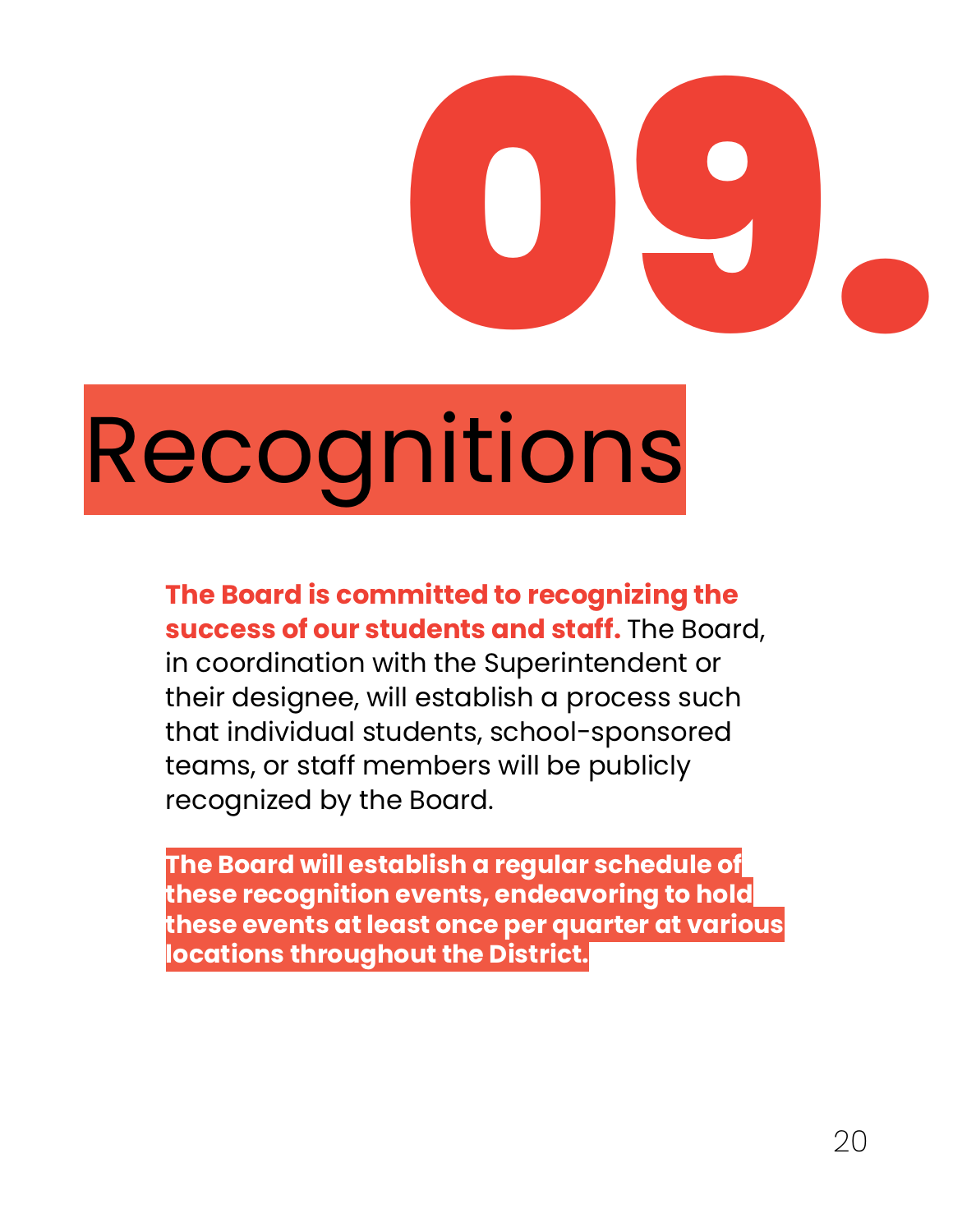## New Board Member<br>Orientation<br>December 2002 New Board Member Orientation

**The Board Chair, or their designee, will be responsible for facilitating orientation and on-boarding for newly elected or appointed members of the Board of Education.**